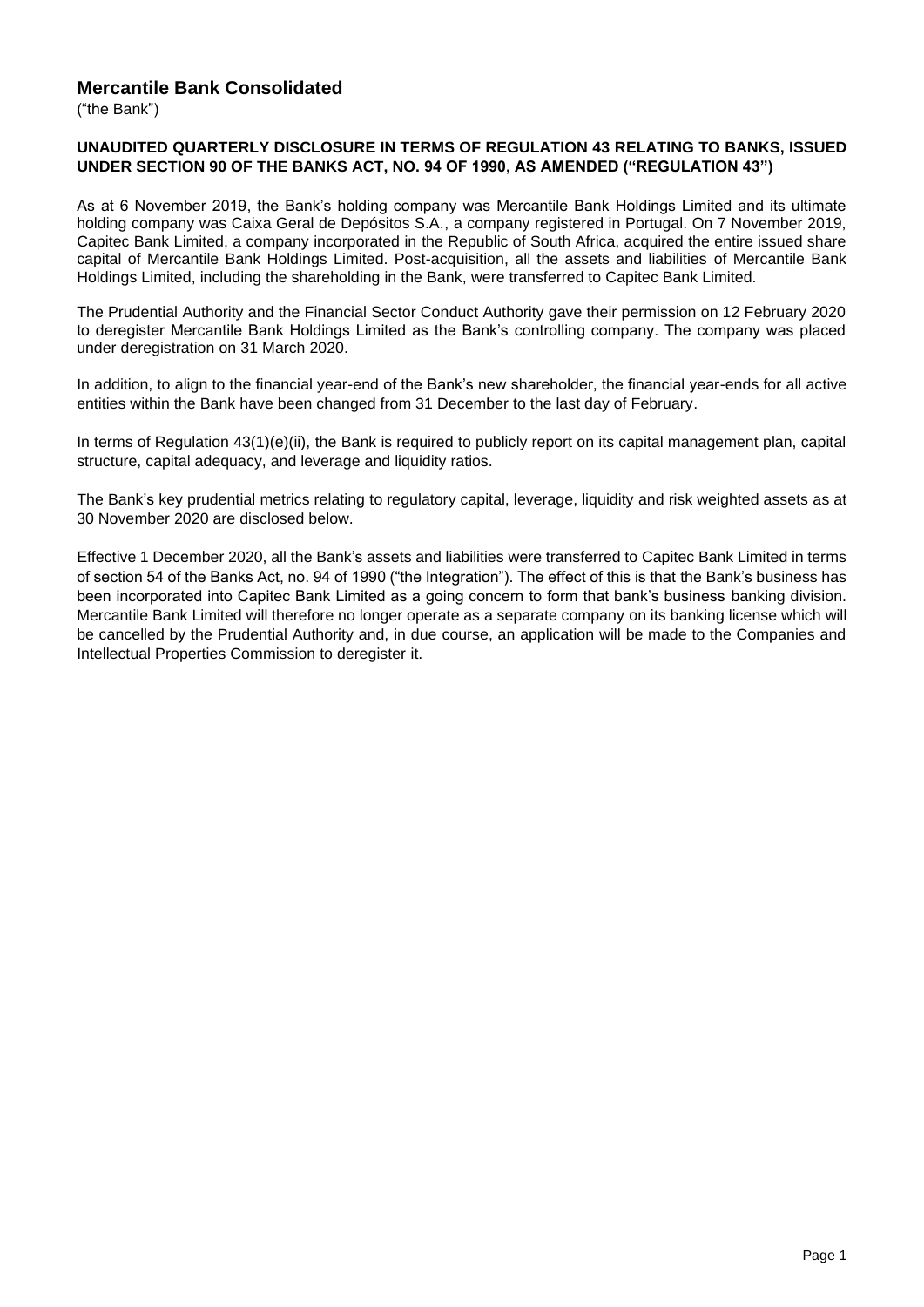# **Overview of risk management and key prudential metrics**

|                |                                                             | <b>Mercantile Bank Consolidated</b> |              |            |            |            |
|----------------|-------------------------------------------------------------|-------------------------------------|--------------|------------|------------|------------|
|                |                                                             | 30-Nov-20                           | 31-Aug-20    | 31-May-20  | 29-Feb-20  | 30-Nov-19  |
|                | Available capital (amounts) R'000                           |                                     |              |            |            |            |
| $\mathbf{1}$   | Common Equity Tier 1 (CET1)                                 | 2,559,093                           | 2,564,156    | 2,564,095  | 2,564,312  | 2,466,144  |
| 1a             | Fully loaded ECL accounting model                           | (35, 586)                           | (35, 586)    | (35, 586)  | (35, 586)  | (35, 586)  |
| $\overline{2}$ | Tier 1                                                      | 2,429,976                           | 2,472,591    | 2,496,570  | 2,485,991  | 2,389,159  |
| 2a             | Fully loaded accounting model Tier 1                        | (35, 586)                           | (35, 586)    | (35, 586)  | (35, 586)  | (35, 586)  |
| 3              | Total capital                                               | 2,561,770                           | 2,600,721    | 2,613,234  | 2,613,058  | 2,485,227  |
| 3a             | Fully loaded ECL accounting model total capital             | 131,794                             | 128,130      | 116,664    | 127,067    | 96,068     |
|                | Risk-weighted assets (amounts) R'000                        |                                     |              |            |            |            |
| 4              | Total risk-weighted assets (RWA)                            | 14,518,357                          | 13,229,740   | 12,174,458 | 12,290,278 | 13,019,012 |
|                | Risk-based capital ratios as a percentage of RWA            |                                     |              |            |            |            |
| 5              | Common Equity Tier 1 ratio (%)                              | 16.737                              | 18.690       | 20.507     | 20.227     | 18.351     |
| 5а             | Fully loaded ECL accounting model CET1 (%)                  | (0.014)                             | (0.014)      | (0.014)    | (0.014)    | (0.014)    |
| 6              | Tier 1 ratio (%)                                            | 16.737                              | 18.690       | 20.507     | 20.227     | 18.351     |
| <b>6a</b>      | Fully loaded ECL accounting model Tier 1 ratio (%)          | (0.014)                             | (0.014)      | (0.014)    | (0.014)    | (0.014)    |
| $\overline{7}$ | Total capital ratio (%)                                     | 17.645                              | 19.658       | 21.465     | 21.261     | 19.089     |
| 7a             | Fully loaded ECL accounting model total capital ratio (%)   | 0.051                               | 0.049        | 0.045      | 0.049      | 0.039      |
|                | Additional CET1 buffer requirements as a percentage of RWA  |                                     |              |            |            |            |
|                | Capital conservation buffer requirement (2.5% from 2019)    |                                     |              |            |            |            |
| 8              | $(\% )$                                                     | 2.500                               | 2.500        | 2.500      | 2.500      | 2.500      |
| 9              | Countercyclical bufferer requirement (%)                    |                                     |              |            |            |            |
| 10             | Bank D-SIB additional requirements (%)                      |                                     |              |            |            |            |
|                | Total of bank CET1 specific buffer requirements (%) (row 8+ |                                     |              |            |            |            |
| 11             | row 9+ row 10)                                              | 2.500                               | 2.500        | 2.500      | 2.500      | 2.500      |
|                | CET1 available after meeting the bank's minimum capital     |                                     |              |            |            |            |
| 12             | requirements (%)                                            | 9.737                               | 11.690       | 13.507     | 12.727     | 10.851     |
|                | <b>Basel III Leverage Ratio</b>                             |                                     |              |            |            |            |
| 13             | Total Basel III leverage ratio measure                      | 18,393,708                          | 17,802,633   | 16,727,301 | 16,579,928 | 17,774,661 |
| 14             | Basel III leverage ratio (%) (row 2/row 13)                 | 13.21%                              | 13.89%       | 14.93%     | 14.99%     | 13.44%     |
|                | Fully loaded ECL accounting model Basel III leverage ratio  |                                     |              |            |            |            |
| 14a            | (%) (row 2A/row 13)                                         | (0.193)                             | (0.200)      | (0.213)    | (0.215)    | (0.200)    |
|                | <b>Liquidity Coverage Ratio</b>                             |                                     |              |            |            |            |
| 15             | Total HQLA                                                  | 1,135,436                           | 906,150      | 877,510    | 1,145,864  | 935,754    |
| 16             | Total net cash outflow                                      | 616,561                             | 534,816      | 556,938    | 550,701    | 599,939    |
| 17             | LCR ratio (%)                                               | 184                                 | 169%         | 158        | 208        | 156        |
|                | <b>Net Stable Funding Ratio</b>                             |                                     |              |            |            |            |
| 18             | Total available stable funding                              | 13,343,567                          | 13, 174, 753 | 12,379,218 | 12,093,178 | 13,043,849 |
| 19             | Total required stable funding                               | 8,297,608                           | 8,302,520    | 8,040,063  | 8,213,283  | 8,535,168  |
| 20             | NSFR ratio (%)                                              | 161                                 | 159          | 154        | 147        | 153        |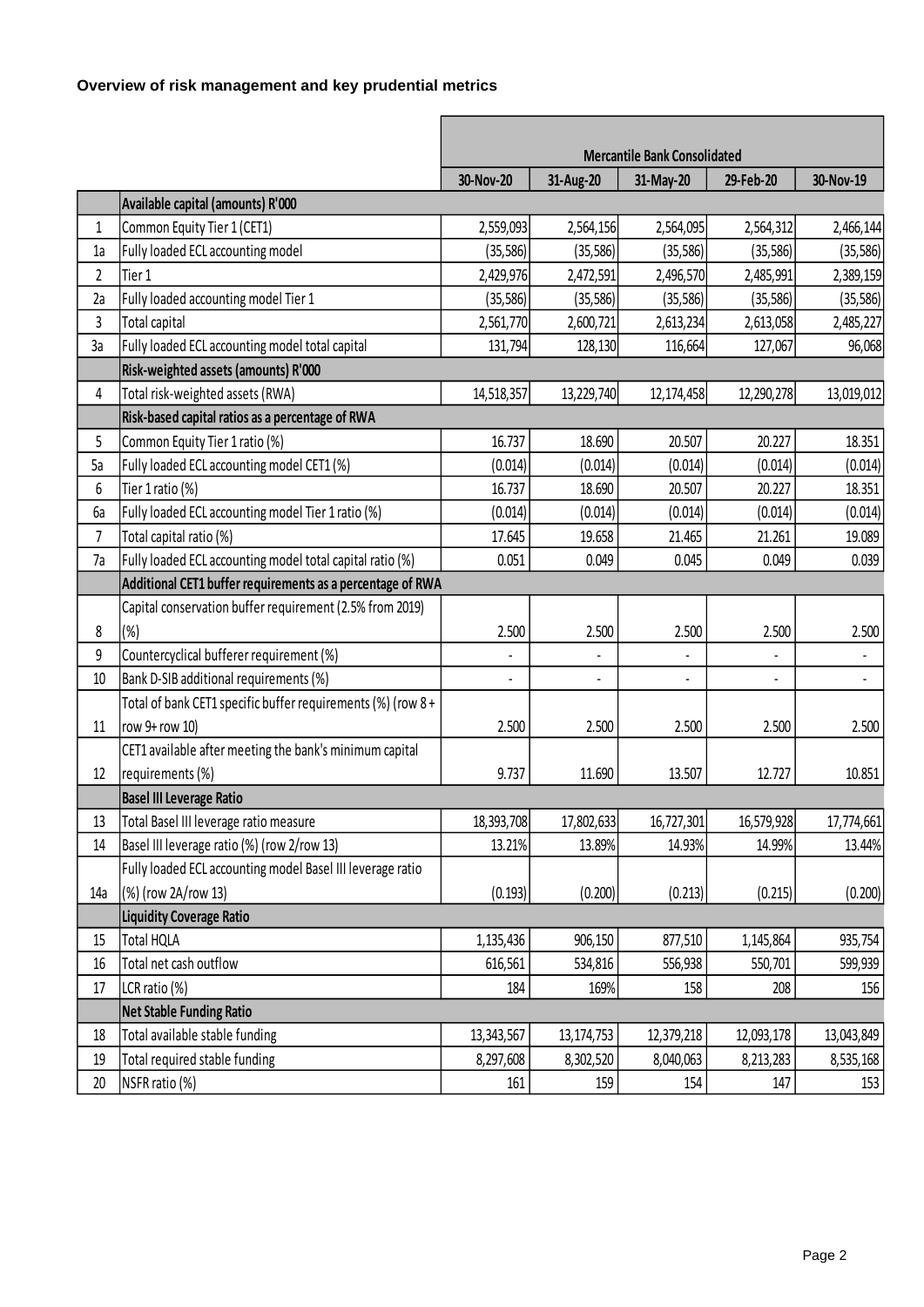# **Overview of risk weighted assets**

|                |                                                  | Mercantile Bank Consolidated |                                                | Mercantile Bank Limited |                                                |  |
|----------------|--------------------------------------------------|------------------------------|------------------------------------------------|-------------------------|------------------------------------------------|--|
| Line           | R'000                                            | <b>RWA</b>                   | Minimum capital<br>requirements <sup>(1)</sup> | <b>RWA</b>              | Minimum capital<br>requirements <sup>(1)</sup> |  |
| #              |                                                  | <b>Nov-20</b>                | <b>Nov-20</b>                                  | <b>Nov-20</b>           | <b>Nov-20</b>                                  |  |
| $\overline{1}$ | Credit risk (excluding counterparty credit risk) |                              |                                                |                         |                                                |  |
|                | (CCR)                                            | 10,475,459                   | 1,099,923                                      | 9,914,124               | 1,040,983                                      |  |
| $\overline{2}$ | Of which standardised approach (SA)              | 10,475,459                   | 1,099,923                                      | 9,914,124               | 1,040,983                                      |  |
| 3              | Of which internal rating-based (IRB) approach    |                              |                                                |                         |                                                |  |
| 4              | Counterparty credit risk                         | 104,920                      | 11,017                                         | 104,920                 | 11,017                                         |  |
| 5              | - Of which standardised approach for             |                              |                                                |                         |                                                |  |
|                | counterparty credit risk (SA-CCR) <sup>(2)</sup> | 104,920                      | 11,017                                         | 104,920                 | 11,017                                         |  |
| 6              | Of which internal model method (IMM)             |                              |                                                |                         |                                                |  |
| 16             | Market risk                                      | 35,638                       | 3,742                                          | 35,638                  | 3,742                                          |  |
| 17             | Of which standardised approach (SA)              | 35,638                       | 3,742                                          | 35,638                  | 3,742                                          |  |
| 18             | - Of which internal model approaches (IMM)       |                              |                                                |                         |                                                |  |
| 19             | Operational risk                                 | 2,063,470                    | 216,664                                        | 1,920,702               | 201,674                                        |  |
| 20             | Of which Basic Indicator Approach                |                              |                                                |                         |                                                |  |
| 21             | Of which standardised Approach                   | 2,063,470                    | 216,664                                        | 1,920,702               | 201,674                                        |  |
| 22             | Of which Advanced Measurement Approach           |                              |                                                |                         |                                                |  |
| 23             | Other risk                                       | 1,838,871                    | 193,081                                        | 1,874,808               | 196,855                                        |  |
| 25             | <b>Total</b>                                     | 14,518,358                   | 1,524,427                                      | 13,850,190              | 1,454,271                                      |  |

(1) The minimum capital requirement per risk category is 10.50%, which comprises the base minimum (8%), plus the conservation buffer (2.50%).

(2) The Bank applies the current exposure method to calculate counterparty credit risk.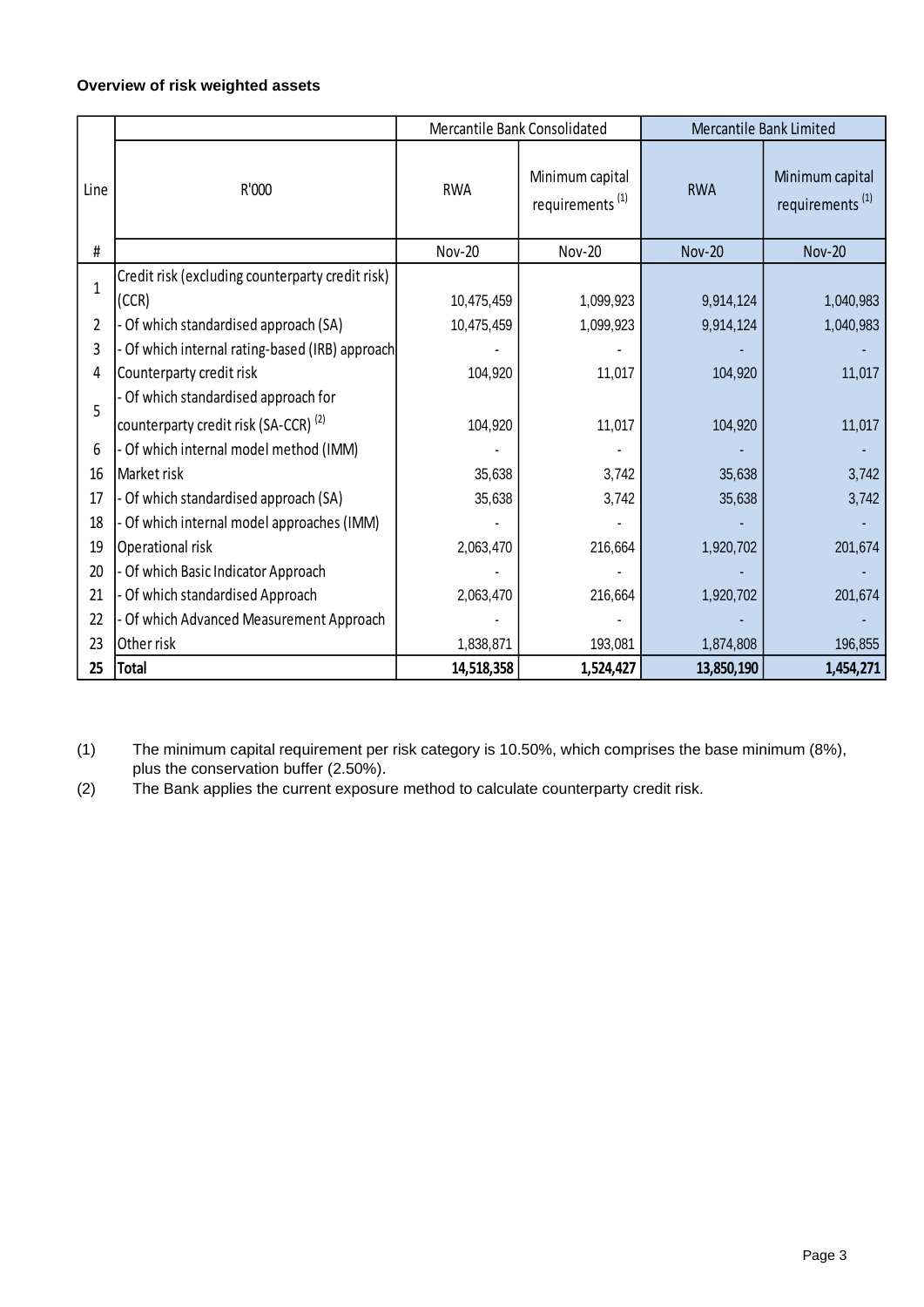## **Capital adequacy**

In terms of Regulation 43, the Bank is required to disclose quantitative information on its capital adequacy ratios on a quarterly basis. The Bank Consolidated capital position and the capital position of Mercantile Bank Limited, as at 30 November 2020, are set out below. For additional detail in this regard, please refer to annexure A.

|                                                                |                                  | November 2020       |  |  |
|----------------------------------------------------------------|----------------------------------|---------------------|--|--|
|                                                                | <b>Mercantile</b><br><b>Bank</b> | <b>Mercantile</b>   |  |  |
|                                                                | <b>Consolidated</b>              | <b>Bank Limited</b> |  |  |
|                                                                | <b>R'000</b>                     | R'000               |  |  |
| Tier 1 capital                                                 | 2,429,976                        | 2,443,173           |  |  |
| Total regulatory capital                                       | 2,561,770                        | 2,567,951           |  |  |
| Tier 1 capital adequacy ratio (%)                              | 16.74                            | 17.64               |  |  |
| Total capital adequacy ratio (%)                               | 17.65                            | 18.54               |  |  |
| Total capital requirement prior to buffer (@ 8.00%)            | 1,161,469                        | 1,108,015           |  |  |
| Add-on countercyclical buffer (0.0%)                           |                                  |                     |  |  |
| Add-on capital conservation buffer (2.50%)                     | 362,959                          | 346,255             |  |  |
| Total capital requirement ratio (@ 10.50%)                     | 1,524,427                        | 1,454,270           |  |  |
| Components of capital:                                         |                                  |                     |  |  |
| Tier 1                                                         |                                  |                     |  |  |
| Ordinary share capital and share premium                       | 1,483,299                        | 1,483,300           |  |  |
| Appropriated retained earnings                                 | 1,080,596                        | 1,093,416           |  |  |
| Unrealised gains and losses on available for sale items        | 421                              | 421                 |  |  |
| Actuarial reserve                                              | (5, 223)                         | (5, 223)            |  |  |
| Property revaluation reserve                                   |                                  |                     |  |  |
|                                                                | 2,559,093                        | 2,571,914           |  |  |
| <b>Less: Deductions</b>                                        | $-129, 117$                      | $-128,741$          |  |  |
|                                                                | 2,429,976                        | 2,443,173           |  |  |
| Tier <sub>2</sub>                                              |                                  |                     |  |  |
| General allowance for credit impairment: standardised approach | 131,794                          | 124,778             |  |  |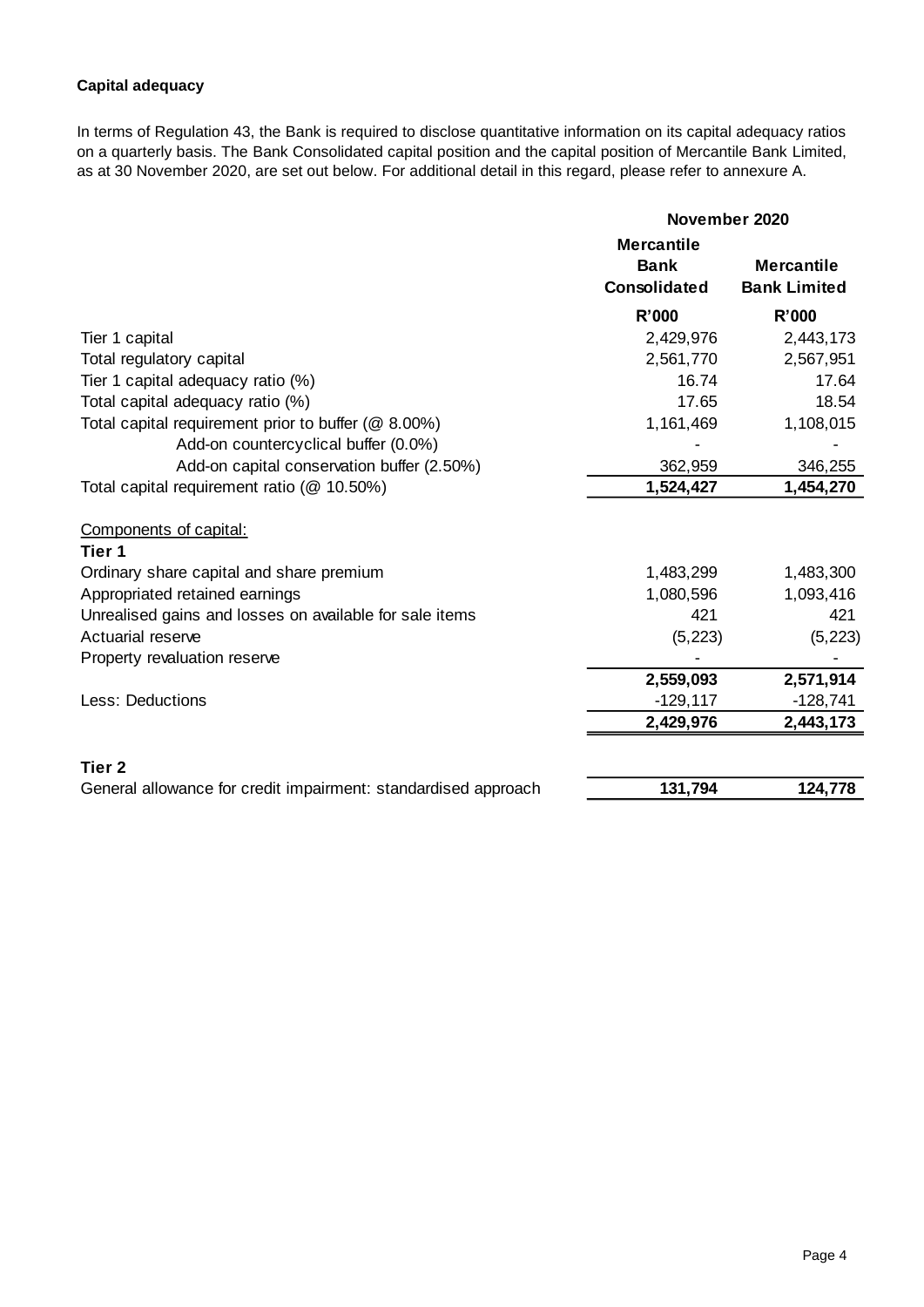## **Leverage Ratio Disclosure**

In terms of Regulation 43(1)(e)(iii)(G), the Bank is required to provide a summarised comparison of the accounting assets and the regulatory leverage ratio differences, as well as the Leverage Ratio of the Bank Consolidated position and of the Bank as at 30 November 2020. These are set out below and over the page.

| Line |                                                                                                                                                                                             | <b>Mercantile Bank</b><br><b>Consolidated</b> | <b>Mercantile Bank</b><br><b>Limited</b> |
|------|---------------------------------------------------------------------------------------------------------------------------------------------------------------------------------------------|-----------------------------------------------|------------------------------------------|
| #    | R'000                                                                                                                                                                                       | 30-Nov-20                                     | 30-Nov-20                                |
| 1    | Total consolidated assets as per published financial statements                                                                                                                             | 17,670,872                                    | 16,873,978                               |
| 2    | Adjustment for investment in banking, financial, insurance or<br>commercial entities that are consolidated for accounting<br>purposes but are outside the scope of regulatory consolidation |                                               |                                          |
| 3    | Adjustment for fiduciary assets recognised on the balance<br>sheet pursuant to the operative accounting framework but<br>excluded from the leverage ratio exposure measure                  |                                               |                                          |
| 4    | Adjustment for derivative financial instruments                                                                                                                                             | (71, 266)                                     | (71, 266)                                |
| 5    | Adjustment for securities financing transactions (i.e. repos and<br>similar secured lending)                                                                                                |                                               |                                          |
| 6    | Adjustment for off-balance sheet items (i.e. conversion to                                                                                                                                  |                                               |                                          |
|      | credit equivalent amounts of off-balance sheet exposures)                                                                                                                                   | 558,051                                       | 584,418                                  |
| 7    | Other adjustments                                                                                                                                                                           | 236,051                                       | 180,092                                  |
| 8    | Leverage ratio exposure                                                                                                                                                                     | 18,393,708                                    | 17,567,222                               |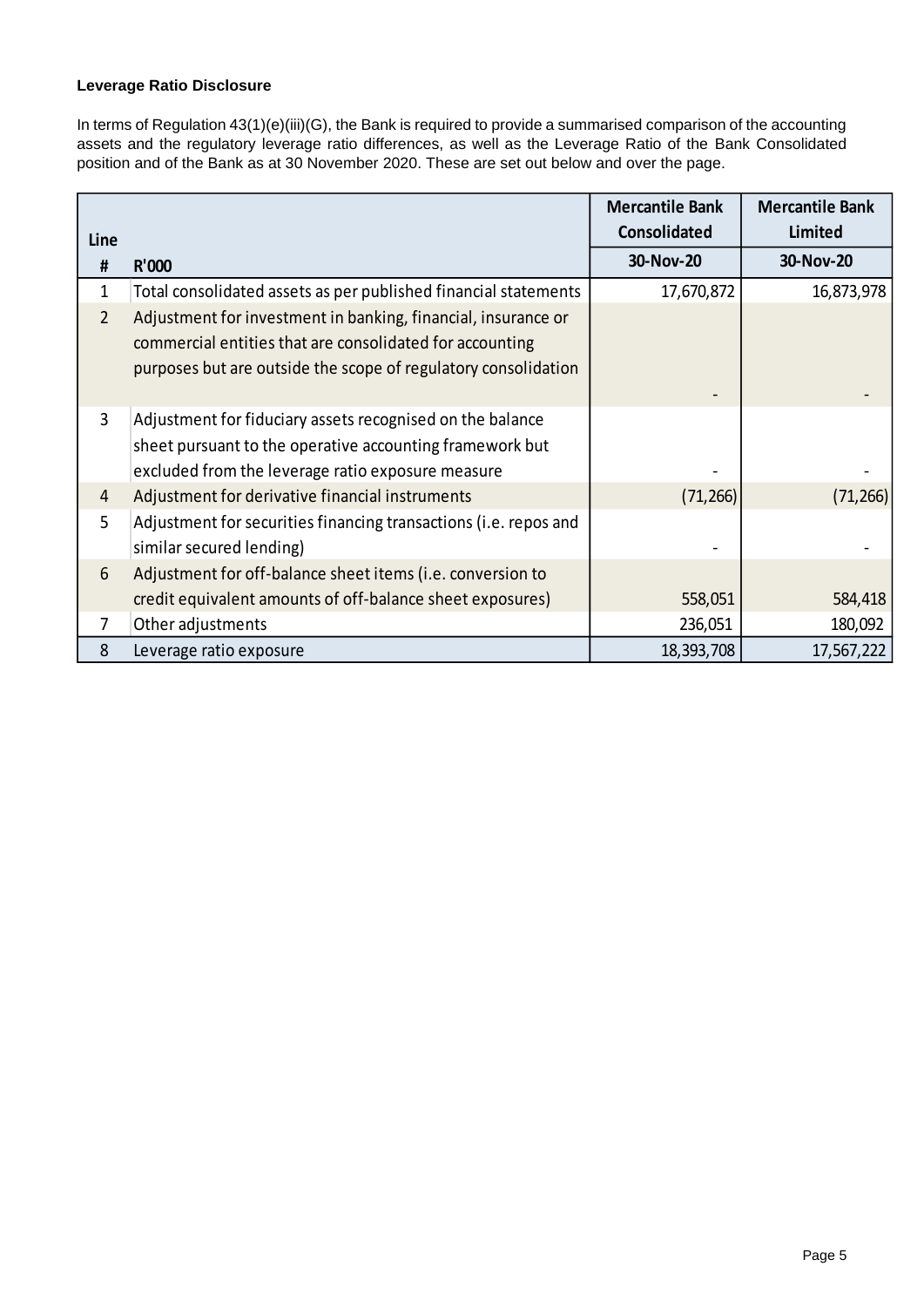|                |                                                                                                                      | <b>Mercantile Bank</b> | <b>Mercantile Bank</b> |
|----------------|----------------------------------------------------------------------------------------------------------------------|------------------------|------------------------|
| Line           |                                                                                                                      | <b>Consolidated</b>    | Limited                |
| $\pmb{\sharp}$ | <b>R'000</b>                                                                                                         | 30-Nov-20              | 30-Nov-20              |
|                | On balance sheet exposures                                                                                           |                        |                        |
|                | On-balance sheet items                                                                                               | 17,893,508             | 17,040,278             |
| 1              | (excluding derivatives and SFTs, but including collateral)                                                           |                        |                        |
| 2              | Asset amounts deducted in determining Basel III Tier 1 capital                                                       | (129, 117)             | (128, 741)             |
| 3              | <b>Total on-balance sheet exposures</b>                                                                              | 17,764,391             | 16,911,537             |
|                | (excluding derivatives and SFTs) (sum of lines 1 and 2)                                                              |                        |                        |
|                | <b>Derivative exposures</b>                                                                                          |                        |                        |
|                | Replacement cost associated with all derivatives transactions (ie                                                    | 52,095                 | 52,095                 |
| 4              | net of eligible cash variation margin)                                                                               |                        |                        |
| 5              | Add-on amounts for PFE associated with all derivatives transactions                                                  | 19,171                 | 19,171                 |
|                | Gross-up for derivatives collateral provided where deducted from the                                                 |                        |                        |
|                | balance sheet assets pursuant to the operative accounting                                                            |                        |                        |
| 6              | framework                                                                                                            |                        |                        |
|                | (Deductions of receivables assets for cash variation margin provided                                                 |                        |                        |
| 7              | in derivatives transactions)<br>(exempted CCP leg of clients-cleared trade exposures)                                |                        |                        |
| 8              |                                                                                                                      |                        |                        |
| 9              | Adjusted effective notional amount of written credit derivatives                                                     |                        |                        |
| 10             | (Adjusted effective notional offsets and add on deductions for written                                               |                        |                        |
| 11             | credit derivatives)<br>Total derivatives exposures (sum of lines 4 to 10)                                            |                        |                        |
|                |                                                                                                                      | 71,266                 | 71,266                 |
|                | Securities financing transaction exposures<br>Gross SFT assets (with no recognition of netting), after adjusting for |                        |                        |
| 12             | sales accounting transactions                                                                                        |                        |                        |
|                | (Netted amounts of cash payables and cash receivables of gross                                                       |                        |                        |
| 13             | SFT assets)                                                                                                          |                        |                        |
| 14             | CCR exposure for SFT assets                                                                                          |                        |                        |
| 15             | Agent transaction exposures                                                                                          |                        |                        |
| 16             | <b>Total securities financing transaction exposures</b>                                                              |                        |                        |
|                | (sum of lines 12 to 15)                                                                                              |                        |                        |
|                | Other off-balance sheet exposures                                                                                    |                        |                        |
| 17             | Off balance sheet exposures at gross notional amount                                                                 | 1,866,938              | 2,130,531              |
| 18             | (Adjustments for conversion to credit equivalent amounts)                                                            | (1,308,887)            | (1, 546, 113)          |
| 19             | Off balance sheet items (sum of lines 17 and 18)                                                                     | 558,051                | 584,418                |
|                | Capital and total exposures                                                                                          |                        |                        |
| 20             | Tier 1 capital                                                                                                       | 2,429,976              | 2,443,173              |
| 21             | Total exposures (sum of lines 3,11, 16 and 19)                                                                       | 18,393,708             | 17,567,222             |
|                | Leverage ratio                                                                                                       |                        |                        |
|                |                                                                                                                      | 13.21%                 | 13.91%                 |
| 22             | Basel III leverage ratio                                                                                             |                        |                        |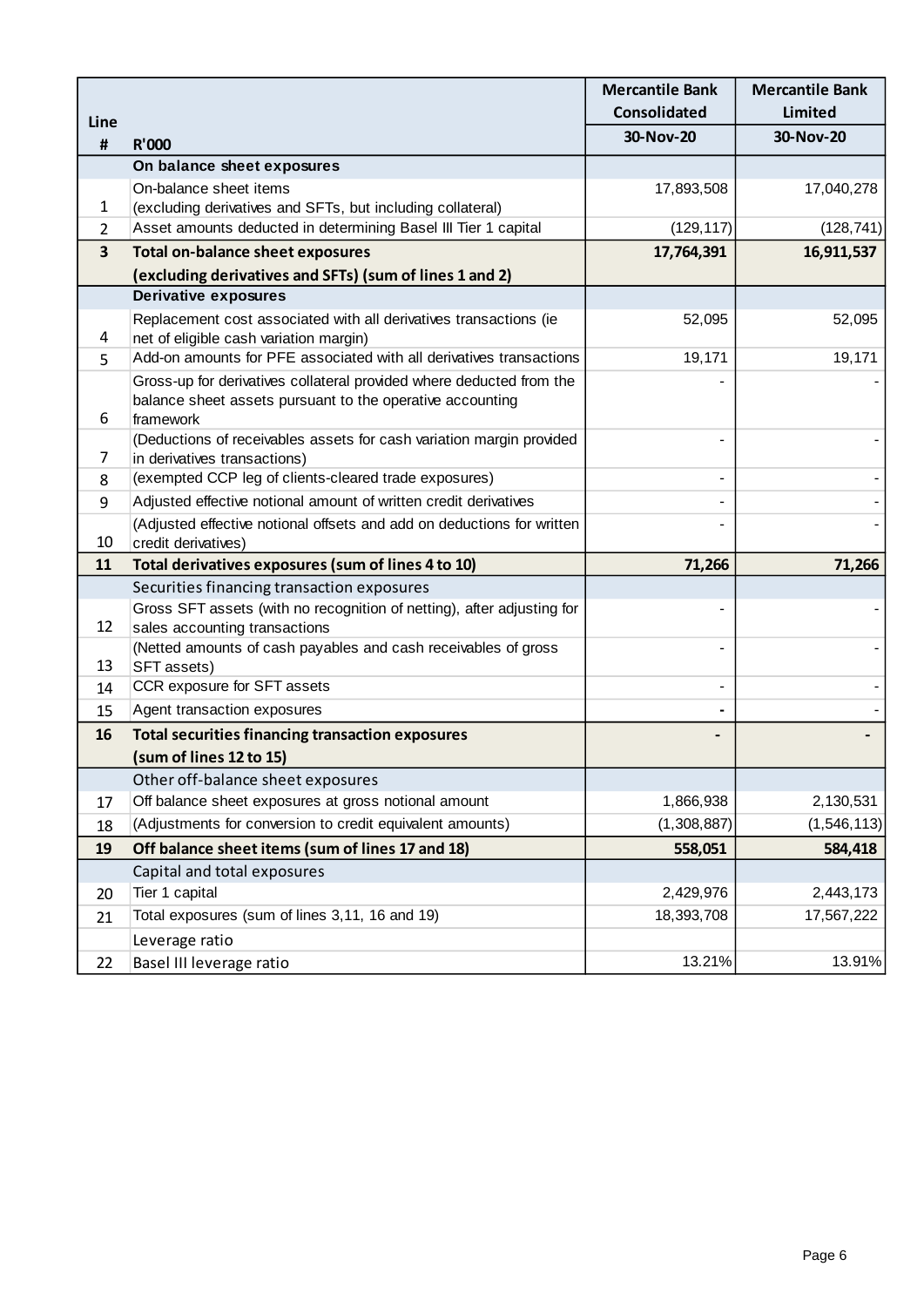#### **Liquidity Coverage Ratio (LCR) Disclosure**

In terms of Regulation 43(1)(e)(iii)(F), the Bank's Liquidity Coverage Ratio ("LCR") positions, as at 30 November 2020 are set out below.

|      | Liquidity coverage ratio (LCR) - common disclosure template                             |              |                       |
|------|-----------------------------------------------------------------------------------------|--------------|-----------------------|
| Line |                                                                                         | <b>Total</b> | <b>Total</b>          |
| #    |                                                                                         | Unweighted   | <b>Weighted Value</b> |
|      |                                                                                         | Value        | (Average)             |
|      |                                                                                         | (Average)    | 30 November           |
|      |                                                                                         | 30 November  | 2020                  |
|      |                                                                                         | 2020         |                       |
|      | <b>R'000</b>                                                                            |              |                       |
|      | <b>High-Quality Liquid Assets</b>                                                       |              |                       |
| 1    | Total high-quality liquid assets (HQLA)                                                 |              | 1,135,436             |
|      |                                                                                         |              |                       |
|      | <b>Cash Outflows</b>                                                                    |              |                       |
| 2    | Retail deposits and deposits from small business customers, of which:                   | 5,597,061    | 396,479               |
| 3    | Stable deposits                                                                         |              |                       |
| 4    | Less-stable deposits                                                                    | 5,597,061    | 396,479               |
| 5    | Unsecured wholesale funding, of which:                                                  | 8,221,062    | 1,969,463             |
| 6    |                                                                                         |              |                       |
|      | Operational deposits (all counterparties) and deposits in networks of cooperative banks |              |                       |
| 7    | Non-operational deposits (all counterparties)                                           | 8,221,062    | 1,969,463             |
| 8    | Unsecured debt                                                                          |              |                       |
| 9    | Secured wholesale funding                                                               |              |                       |
| 10   | Additional requirements, of which:                                                      |              |                       |
| 11   | Outflows related to derivative exposures and other collateral requirements              | 566          | 566                   |
| 12   | Outflows related to loss of funding on debt products                                    |              |                       |
| 13   | Credit and liquidity facilities                                                         | 1,634,882    | 71,699                |
| 14   | Other contractual funding obligations                                                   |              |                       |
| 15   | Other contingent funding obligations                                                    | 562,022      | 28,035                |
| 16   | <b>Total Cash Outflows</b>                                                              | 16,015,593   | 2,466,242             |
|      |                                                                                         |              |                       |
|      | <b>Cash Inflows</b>                                                                     |              |                       |
| 17   | Secured lending (e.g. reverse repos)                                                    |              |                       |
| 18   | Inflows from fully performing exposures                                                 | 6,827,162    | 5,784,787             |
| 19   | Other cash inflows                                                                      |              |                       |
| 20   | <b>Total Cash Inflows</b>                                                               | 6,827,162    | 5,784,787             |
|      |                                                                                         |              |                       |
|      |                                                                                         |              | <b>Total</b>          |
|      |                                                                                         |              | <b>Adjusted Value</b> |
| 21   | <b>Total HQLA</b>                                                                       |              | 1,135,436             |
| 22   | Total Net Cash Outflows <sup>(2)</sup>                                                  |              | 616,561               |
| 23   | Liquidity Coverage Ratio (%) (3)                                                        |              | 184%                  |

1. Average balances are based on month-end averages.

- 2. The Bank has a net cash inflow after applying run-off factors. Outflows for the purpose of the ratio are, therefore, deemed to be 25% of gross outflows.
- 3. There is no material difference between Bank and Bank Consolidated.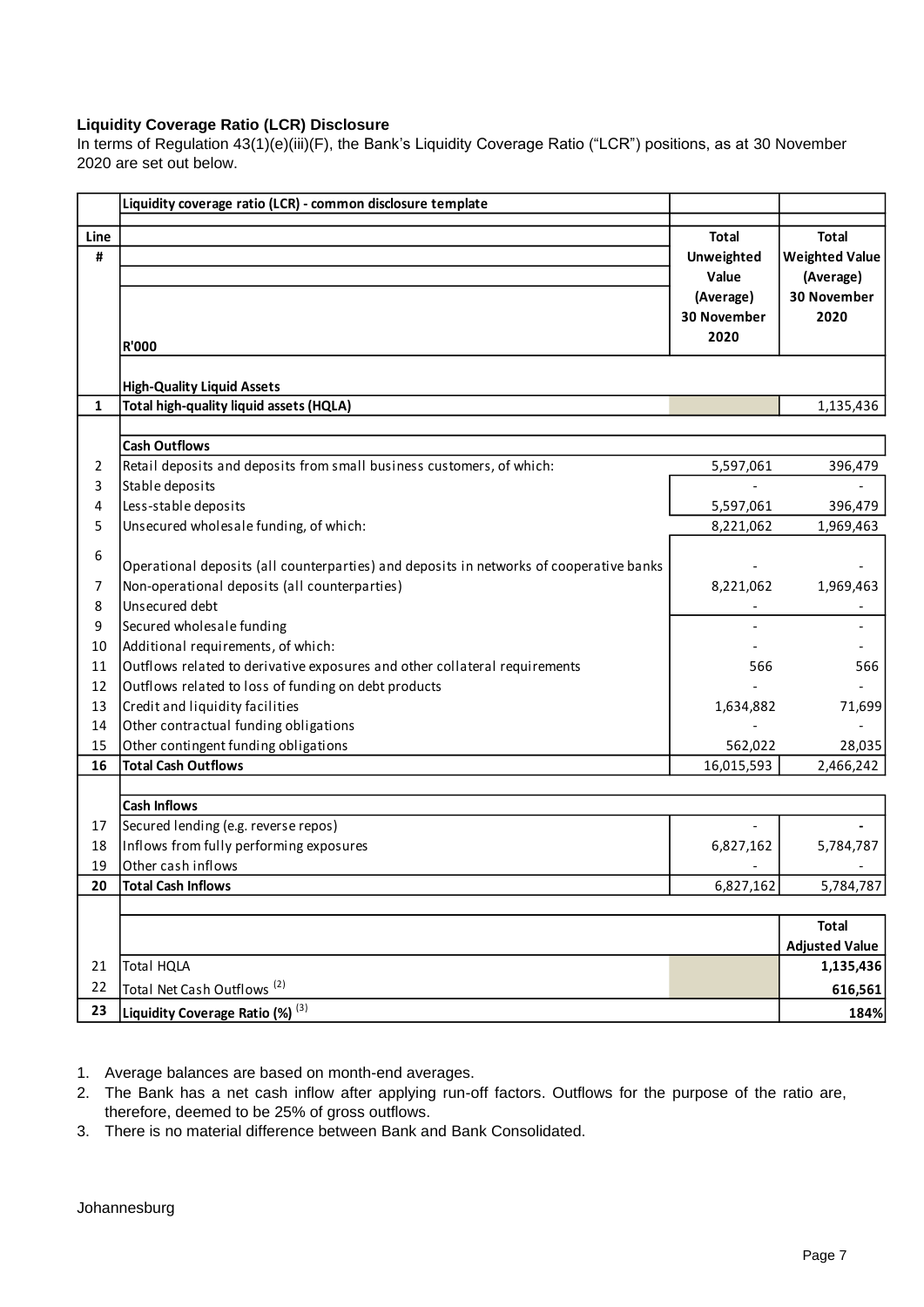#### **ANNEXURE A**

#### **COMPOSITION OF CAPITAL DISCLOSURE TEMPLATE**

Quarter ended….……………………..(2020-11-30)

| Basel III common disclosure template to be used during the transition of regulatory adjustments |                                                                                                                                                                                                                                                                           |                                                         |                                             |  |  |
|-------------------------------------------------------------------------------------------------|---------------------------------------------------------------------------------------------------------------------------------------------------------------------------------------------------------------------------------------------------------------------------|---------------------------------------------------------|---------------------------------------------|--|--|
|                                                                                                 | Common Equity Tier 1 capital: instruments and reserves                                                                                                                                                                                                                    | <b>Mercantile</b><br><b>Bank</b><br><b>Consolidated</b> | <b>Mercantile</b><br><b>Bank</b><br>Limited |  |  |
| 1                                                                                               | Directly issued qualifying common share capital (and equivalent for non-joint stock companies) plus<br>related stock surplus                                                                                                                                              | 1 483 299                                               | 1 483 300                                   |  |  |
| 2                                                                                               | Retained earnings                                                                                                                                                                                                                                                         | 1 080 596                                               | 1 093 416                                   |  |  |
| 3                                                                                               | Accumulated other comprehensive income (and other reserves)                                                                                                                                                                                                               | $-4802$                                                 | $-4802$                                     |  |  |
| 4                                                                                               | Directly issued capital subject to phase out from CET1 (only applicable to non-joint stock companies)                                                                                                                                                                     | $\blacksquare$                                          |                                             |  |  |
|                                                                                                 | Public sector capital injections grandfathered until 1 January 2018                                                                                                                                                                                                       | $\blacksquare$                                          | $\blacksquare$                              |  |  |
| 5                                                                                               | Common share capital issued by subsidiaries and held by third parties (amount allowed in<br>consolidated CET1)                                                                                                                                                            |                                                         |                                             |  |  |
| 6                                                                                               | Common Equity Tier 1 capital before regulatory adjustments                                                                                                                                                                                                                | 2 559 093                                               | 2 571 914                                   |  |  |
|                                                                                                 | <b>Common Equity Tier 1 capital: regulatory adjustments</b>                                                                                                                                                                                                               |                                                         |                                             |  |  |
| 7                                                                                               | Prudential valuation adjustments                                                                                                                                                                                                                                          | $\sim$                                                  | ۰                                           |  |  |
| 8                                                                                               | Goodwill (net of related tax liability)                                                                                                                                                                                                                                   | 55 000                                                  | 55 000                                      |  |  |
| 9                                                                                               | Other intangibles other than mortgage-servicing rights (net of related tax liability)                                                                                                                                                                                     | 67 242                                                  | 66 866                                      |  |  |
| 10                                                                                              | Deferred tax assets that rely on future profitability excluding those arising from temporary differences<br>(net of related tax liability)                                                                                                                                | 6875                                                    | 6875                                        |  |  |
| 11                                                                                              | Cash-flow hedge reserve                                                                                                                                                                                                                                                   | $\blacksquare$                                          | $\blacksquare$                              |  |  |
| 12                                                                                              | Shortfall of provisions to expected losses                                                                                                                                                                                                                                | $\blacksquare$                                          | $\blacksquare$                              |  |  |
| 13                                                                                              | Securitisation gain on sale                                                                                                                                                                                                                                               | $\blacksquare$                                          | $\blacksquare$                              |  |  |
| 14<br>15                                                                                        | Gains and losses due to changes in own credit risk on fair valued liabilities<br>Defined-benefit pension fund net assets                                                                                                                                                  | $\blacksquare$                                          | $\blacksquare$                              |  |  |
| 16                                                                                              | Investments in own shares (if not already netted off paid-in capital on reported balance sheet)                                                                                                                                                                           | $\sim$                                                  | $\overline{a}$                              |  |  |
| 17                                                                                              | Reciprocal cross-holdings in common equity                                                                                                                                                                                                                                |                                                         |                                             |  |  |
| 18                                                                                              | Investments in the capital of banking, financial and insurance entities that are outside the scope of<br>regulatory consolidation, net of eligible short positions, where the bank does not own more than 10%<br>of the issued share capital (amount above 10% threshold) |                                                         |                                             |  |  |
| 19                                                                                              | Significant investments in the common stock of banking, financial and insurance entities that are<br>outside the scope of regulatory consolidation, net of eligible short positions (amount above 10%<br>threshold)                                                       |                                                         |                                             |  |  |
| 20                                                                                              | Mortgage servicing rights (amount above 10% threshold)                                                                                                                                                                                                                    |                                                         |                                             |  |  |
| 21                                                                                              | Deferred tax assets arising from temporary differences (amount above 10% threshold, net of related<br>tax liability)                                                                                                                                                      |                                                         | $\overline{\phantom{a}}$                    |  |  |
| 22                                                                                              | Amount exceeding the 15% threshold                                                                                                                                                                                                                                        | $\sim$                                                  | $\overline{a}$                              |  |  |
| 23                                                                                              | of which: significant investments in the common stock of financials                                                                                                                                                                                                       | $\sim$                                                  | $\blacksquare$                              |  |  |
| 24                                                                                              | of which: mortgage servicing rights                                                                                                                                                                                                                                       | $\blacksquare$                                          | $\overline{a}$                              |  |  |
| 25                                                                                              | of which: deferred tax assets arising from temporary differences                                                                                                                                                                                                          | $\blacksquare$                                          | $\overline{a}$                              |  |  |
| 26                                                                                              | National specific regulatory adjustments                                                                                                                                                                                                                                  | $\blacksquare$                                          | $\blacksquare$                              |  |  |
|                                                                                                 | REGULATORY ADJUSTMENTS APPLIED TO COMMON EQUITY TIER 1 IN RESPECT OF<br>AMOUNTS SUBJECT TO PRE-BASEL III TREATMENT                                                                                                                                                        |                                                         |                                             |  |  |
|                                                                                                 | OF WHICH: Other intangibles other than mortgage-servicing rights (net of related tax liability)                                                                                                                                                                           |                                                         | $\overline{a}$                              |  |  |
|                                                                                                 | OF WHICH:                                                                                                                                                                                                                                                                 | $\blacksquare$                                          | $\blacksquare$                              |  |  |
| 27                                                                                              | Regulatory adjustments applied to Common Equity Tier 1 due to insufficient Additional Tier 1 and Tier<br>2 to cover deductions                                                                                                                                            |                                                         |                                             |  |  |
| 28                                                                                              | Total regulatory adjustments to Common equity Tier 1                                                                                                                                                                                                                      | 129 117                                                 | 128 741                                     |  |  |
| 29                                                                                              | <b>Common Equity Tier 1 capital (CET1)</b>                                                                                                                                                                                                                                | 2 429 976                                               | 2 443 173                                   |  |  |

 $\overline{\phantom{a}}$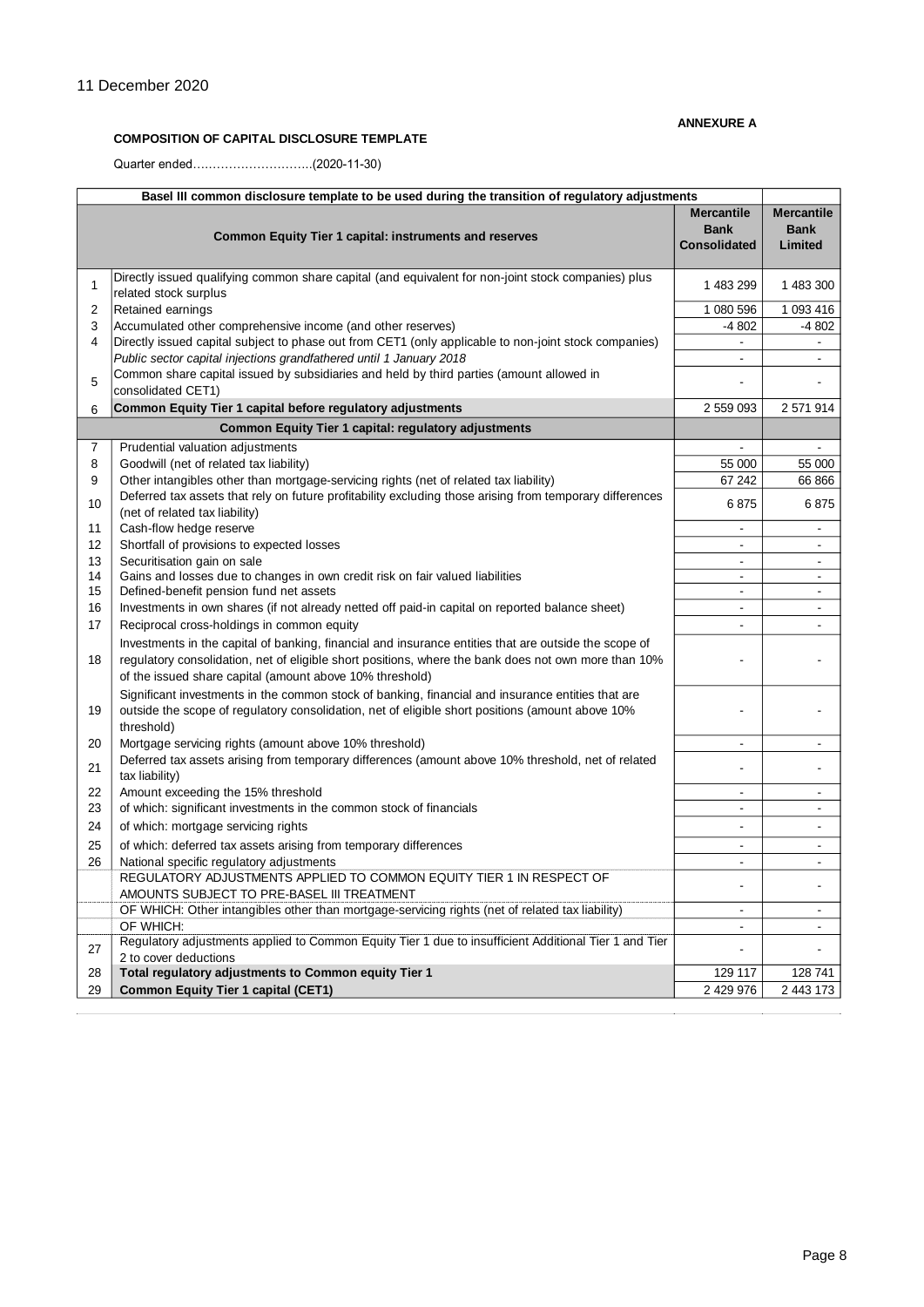|    | <b>Additional Tier 1 capital : instruments</b>                                                                                                                                                                |                          |                          |
|----|---------------------------------------------------------------------------------------------------------------------------------------------------------------------------------------------------------------|--------------------------|--------------------------|
| 30 | Directly issued qualifying Additional Tier 1 instruments plus related stock surplus                                                                                                                           |                          |                          |
| 31 | of which: classified as equity under applicable accounting standards                                                                                                                                          |                          |                          |
| 32 | of which: classified as liabilities under applicable accounting standards                                                                                                                                     |                          |                          |
| 33 | Directly issued capital instruments subject to phase out from Additional Tier 1                                                                                                                               |                          |                          |
|    | Additional Tier 1 instruments (and CET1 instruments not included in line 5) issued by subsidiaries and                                                                                                        |                          |                          |
| 34 | held by third parties (amount allowed in consolidated AT1)                                                                                                                                                    |                          |                          |
| 35 | of which: instruments issued by subsidiaries subject to phase out                                                                                                                                             | ٠                        | $\overline{\phantom{a}}$ |
| 36 | Additional Tier 1 capital before regulatory adjustments                                                                                                                                                       | ۰                        |                          |
|    | Additional Tier 1 capital: regulatory adjustments                                                                                                                                                             |                          |                          |
| 37 | Investments in own Additional Tier 1 instruments                                                                                                                                                              | $\overline{\phantom{a}}$ | $\blacksquare$           |
| 38 | Reciprocal cross-holdings in Additional Tier 1 instruments                                                                                                                                                    |                          |                          |
|    | Investments in the capital of banking, financial and insurance entities that are outside the scope of                                                                                                         |                          |                          |
| 39 | regulatory consolidation, net of eligible short positions, where the bank does not own more than 10%                                                                                                          |                          |                          |
|    | of the issued common share capital of the entity (amount above 10% threshold)                                                                                                                                 |                          |                          |
| 40 | Significant investments in the capital of banking, financial and insurance entities that are outside the                                                                                                      |                          |                          |
|    | scope of regulatory consolidation (net of eligible short positions)                                                                                                                                           |                          |                          |
| 41 | National specific regulatory adjustments                                                                                                                                                                      | ٠                        | ٠                        |
|    | REGULATORY ADJUSTMENTS APPLIED TO ADDITIONAL TIER 1 IN RESPECT OF AMOUNTS                                                                                                                                     |                          |                          |
|    | SUBJECT TO PRE-BASEL III TREATMENT<br>OF WHICH: [INSERT NAME OF ADJUSTMENT]                                                                                                                                   | $\blacksquare$           | $\overline{\phantom{a}}$ |
|    | OF WHICH:                                                                                                                                                                                                     |                          |                          |
| 42 | Regulatory adjustments applied to Additional Tier 1 due to insufficient Tier 2 to cover deductions                                                                                                            |                          |                          |
| 43 | Total regulatory adjustments to Additional Tier 1 capital                                                                                                                                                     | ÷,                       |                          |
| 44 | <b>Additional Tier 1 capital (AT1)</b>                                                                                                                                                                        | $\blacksquare$           |                          |
| 45 | Tier 1 capital (T1 = CET1 + AT1)                                                                                                                                                                              | 2 429 976                | 2 443 173                |
|    | Tier 2 capital and provisions                                                                                                                                                                                 |                          |                          |
| 46 | Directly issued qualifying Tier 2 instruments plus related stock surplus                                                                                                                                      |                          |                          |
| 47 | Directly issued capital instruments subject to phase out from Tier 2                                                                                                                                          |                          |                          |
|    | Tier 2 instruments (and CET1 and AT1 instruments not included in lines 5 or 34) issued by                                                                                                                     |                          |                          |
| 48 | subsidiaries and held by third parties (amount allowed in Consolidated Tier 2)                                                                                                                                |                          |                          |
| 49 | of which: instruments issued by subsidiaries subject to phase out                                                                                                                                             |                          |                          |
| 50 | Provisions                                                                                                                                                                                                    | 131 794                  | 124 778                  |
| 51 | Tier 2 capital before regulatory adjustments                                                                                                                                                                  | 131 794                  | 124 778                  |
|    | Tier 2 capital : regulatory adjustments                                                                                                                                                                       |                          |                          |
| 52 | Investments in own Tier 2 instruments                                                                                                                                                                         |                          |                          |
| 53 | Reciprocal cross-holdings in Tier 2 instruments                                                                                                                                                               |                          |                          |
| 54 | Investments in the capital of banking, financial and insurance entities that are outside the scope of<br>regulatory consolidation, net of eligible short positions, where the bank does not own more than 10% |                          |                          |
|    | of the issued common share capital of the entity (amount above the 10% threshold)                                                                                                                             |                          |                          |
|    | Significant investments in the capital banking, financial and insurance entities that are outside the                                                                                                         |                          |                          |
| 55 | scope of regulatory consolidation (net of eligible short positions)                                                                                                                                           |                          |                          |
| 56 | National specific regulatory adjustments                                                                                                                                                                      | $\blacksquare$           | $\blacksquare$           |
|    | REGULATORY ADJUSTMENTS APPLIED TO TIER 2 IN RESPECT OF AMOUNTS SUBJECT TO PRE-                                                                                                                                |                          |                          |
|    | <b>BASEL III TREATMENT</b>                                                                                                                                                                                    |                          |                          |
|    | OF WHICH: [INSERT NAME OF ADJUSTMENT]                                                                                                                                                                         |                          |                          |
|    | OF WHICH:                                                                                                                                                                                                     | $\blacksquare$           | $\blacksquare$           |
| 57 | Total regulatory adjustments to Tier 2 capital                                                                                                                                                                |                          |                          |
| 58 | Tier 2 capital (T2)                                                                                                                                                                                           | 131 794                  | 124 778                  |
| 59 | Total capital $(TC = T1 + T2)$                                                                                                                                                                                | 2 561 770                | 2 567 951                |
|    | RISK WEIGHTED ASSETS IN RESPECT OF AMOUNTS SUBJECT TO PRE-BASEL III TREATMENT                                                                                                                                 | 14 518 357               | 13 850 190               |
|    | OF WHICH: [INSERT NAME OF ADJUSTMENT]                                                                                                                                                                         |                          |                          |
|    | OF WHICH:                                                                                                                                                                                                     |                          |                          |
| 60 | Total risk weighted assets                                                                                                                                                                                    | 14 518 357               | 13 850 190               |